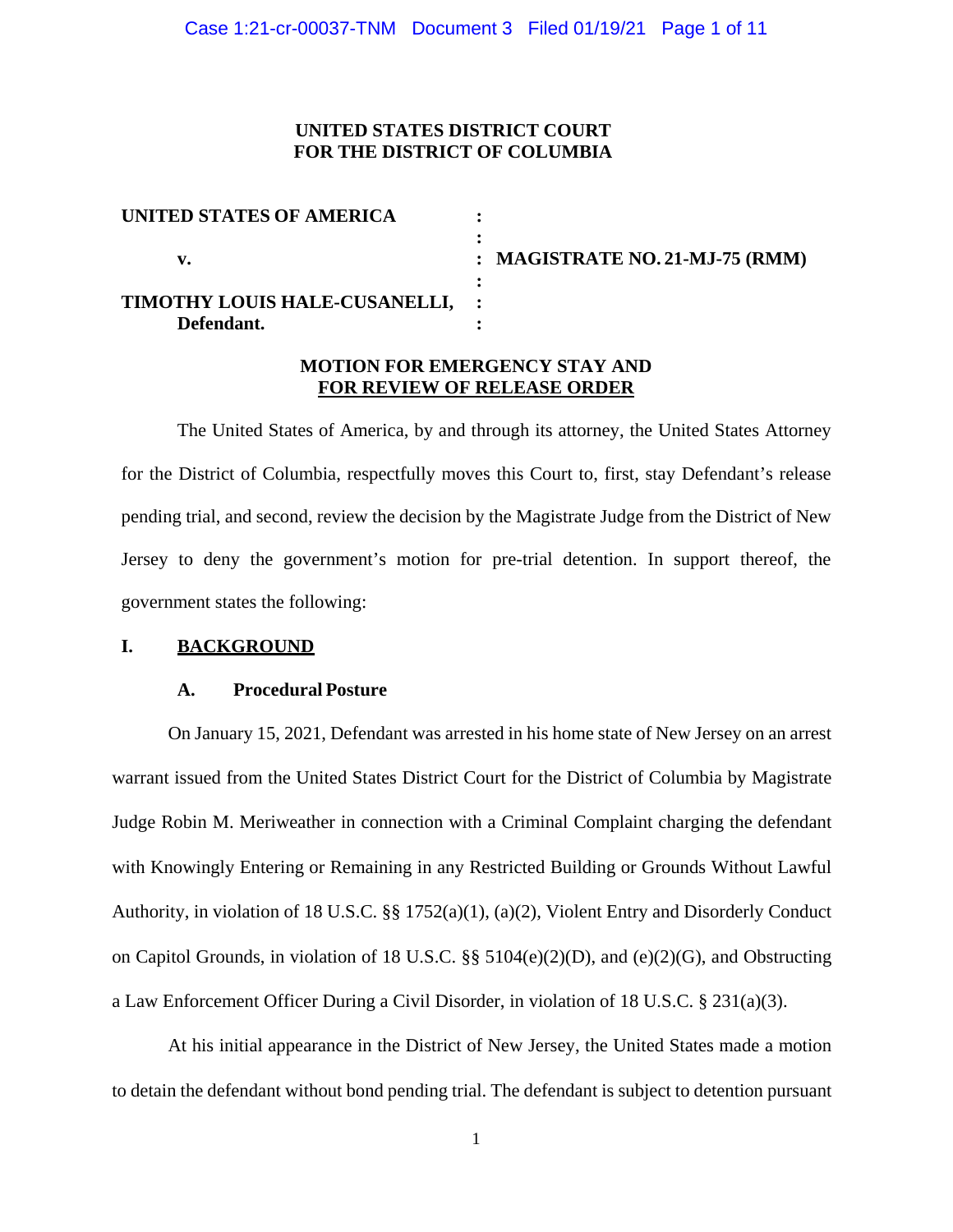## Case 1:21-cr-00037-TNM Document 3 Filed 01/19/21 Page 2 of 11

to 18 U.S.C. § 3142(f)(2)(B), which provides for detention where there is a serious risk that, if released, the defendant will obstruct or attempt to obstruct justice, or threaten, injure, or intimidate, or attempt to threaten, injure, or intimidate, a prospective witness. The presiding magistrate judge denied the government's detention motion and issued an order releasing the defendant with certain conditions. Following this, the government orally moved to stay the defendant's release pending an appeal by the government. The magistrate judge granted this motion and ordered that Defendant's release will be stayed until January 22, 2021.

## **B. Statement of Facts**

On January 6, 2021, a joint session of the United States Congress convened at the United States Capitol, which is located at First Street, SE, in Washington, D.C. The U.S. Capitol is secured 24 hours a day by U.S. Capitol Police. Restrictions around the U.S. Capitol include permanent and temporary security barriers and posts manned by U.S. Capitol Police. Only authorized people with appropriate identification are allowed access inside the U.S. Capitol. On January 6, 2021, the exterior plaza of the U.S. Capitol was also closed to members of the public. During the joint session, elected members of the United States House of Representatives and the United States Senate were meeting in separate chambers of the United States Capitol to certify the vote count of the Electoral College of the 2020 Presidential Election, which had taken place on November 3, 2020. The joint session began at approximately 1:00 p.m. Shortly thereafter, by approximately 1:30 p.m., the House and Senate adjourned to separate chambers to resolve a particular objection. Vice President Mike Pence was present and presiding, first in the joint session, and then in the Senate chamber.

As the proceedings continued in both the House and the Senate, and with Vice President Mike Pence present and presiding over the Senate, a large crowd gathered outside the U.S. Capitol.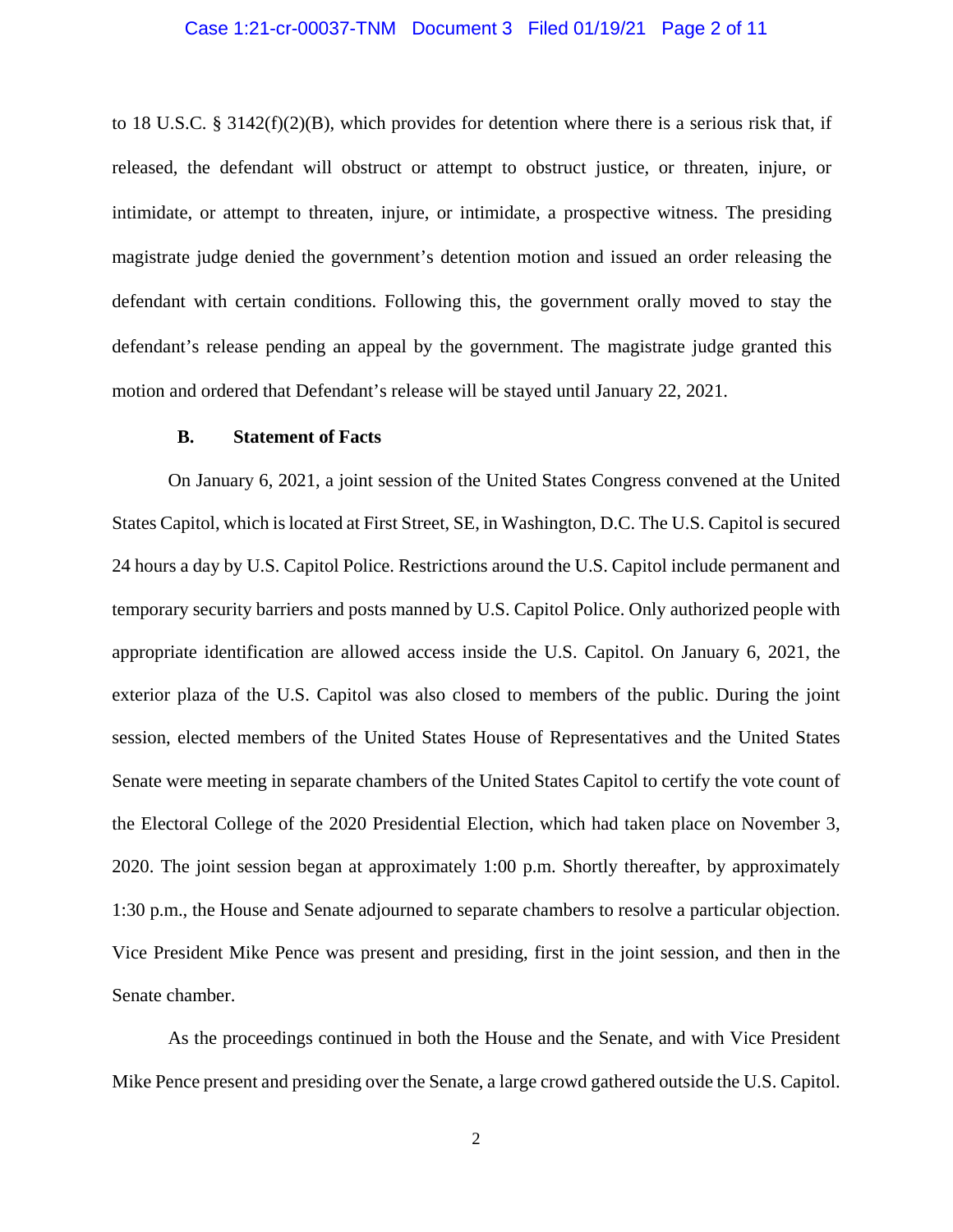## Case 1:21-cr-00037-TNM Document 3 Filed 01/19/21 Page 3 of 11

As noted above, temporary and permanent barricades were in place around the exterior of the U.S. Capitol building, and U.S. Capitol Police were present and attempting to keep the crowd away from the Capitol building and the proceedings underway inside.

At such time, the certification proceedings still underway and the exterior doors and windows of the U.S. Capitol were locked or otherwise secured. Members of the U.S. Capitol Police attempted to maintain order and keep the crowd from entering the Capitol; however, shortly after 2:00 p.m., individuals in the crowd forced entry into the U.S. Capitol, including by breaking windows and by assaulting members of the U.S. Capitol Police, as others in the crowd encouraged and assisted those acts.

Shortly thereafter, at approximately 2:20 p.m. members of the United States House of Representatives and United States Senate, including the President of the Senate, Vice President Mike Pence, were instructed to—and did—evacuate the chambers. Accordingly, the joint session of the United States Congress was effectively suspended until shortly after 8:00 p.m. Vice President Pence remained in the United States Capitol from the time he was evacuated from the Senate Chamber until the sessions resumed.

During national news coverage of the aforementioned events, video footage which appeared to be captured on mobile devices of persons present on the scene depicted evidence of violations of local and federal law, including scores of individuals inside the U.S. Capitol building without authority to be there. Among those persons was Defendant Timothy Louis Hale-Cusanelli, who traveled from his home in Colts Neck, New Jersey, to participate. Defendant is enlisted in the United States Army Reserves, and also works as a contractor at Naval Weapons Station Earle where he maintains a "Secret" security clearance and has access to a variety of munitions.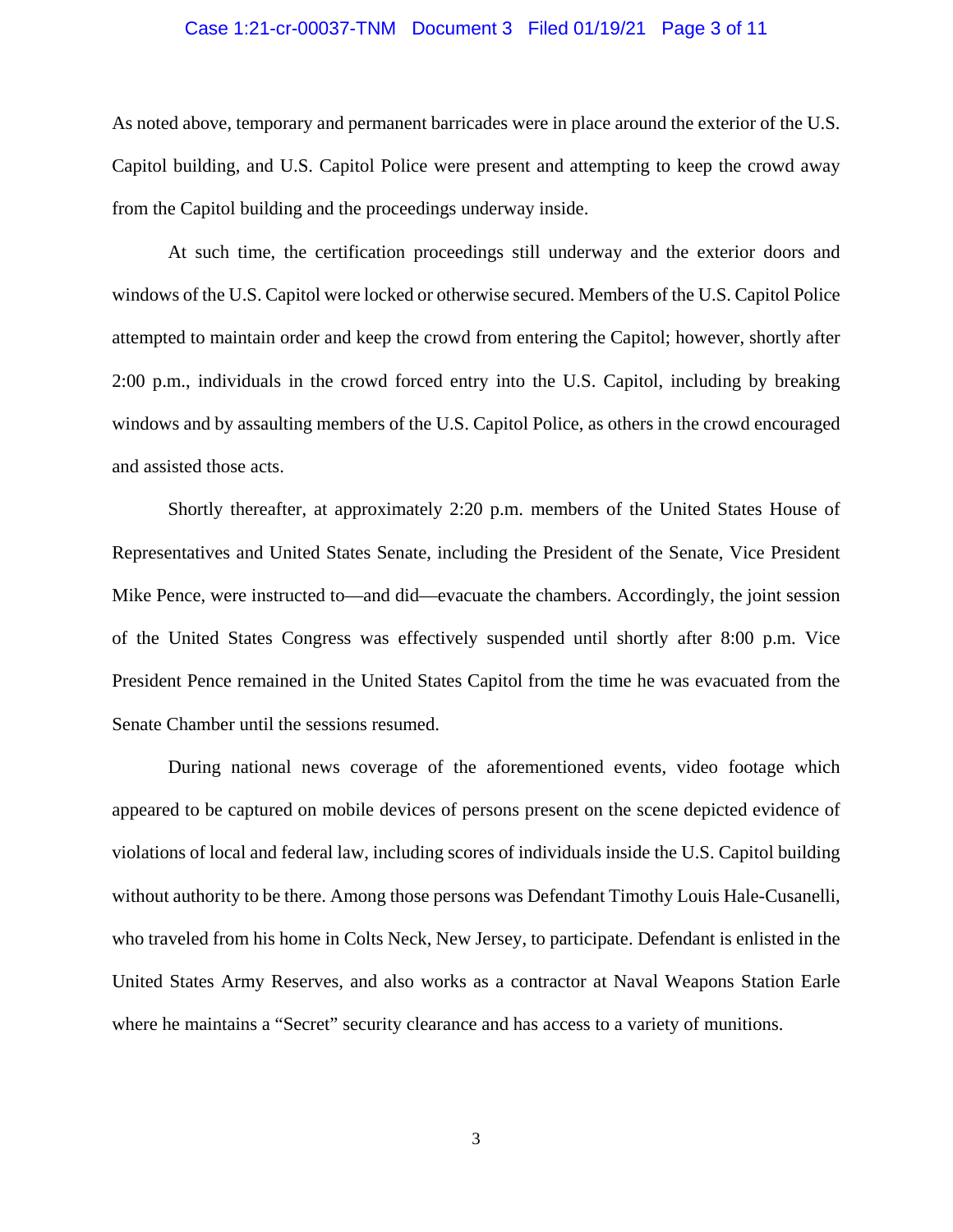## Case 1:21-cr-00037-TNM Document 3 Filed 01/19/21 Page 4 of 11

Defendant's participation in the insurrection was reported to the Naval Criminal Investigation Service ("NCIS") by a Confidential Human Source ("CHS"). Defendant spoke directly to the CHS about his participation in the events at the United States Capitol, and showed CHS photographs and video of his actions. (Docket Entry 1, Attachment 1). CHS later recorded a conversation with Defendant, on NCIS-approved recording equipment, wherein Defendant admitted to entering the Capitol and encouraging other members of the mob to "advance" – giving directions via both voice and hand signals. Id. Defendant told CHS that if there had been more rioters they could have taken over the entire building. Defendant also told CHS that Defendant had taken a flag and flagpole that he observed another rioter throw "like a javelin" at a Capitol Police officer, which Defendant described as a "murder weapon." Defendant stated his intent to destroy or dispose of the flag and flagpole as soon as he could. Id.

Immediately after his arrest on January 15, 2021, Defendant waived his *Miranda* rights and participated in an interview with myself and other special agents from NCIS and the Federal Bureau of Investigation ("FBI"). This interview was both audio and video recorded. Defendant stated that he marched to the Capitol as part of a large crowd of people after attending President Trump's January 6, 2021, rally. Defendant stated he believed there was a strong chance, President Trump would be with them. Defendant stated that when he got to the Capitol grounds, he saw law enforcement — which he described as wearing bright yellow reflective vests — using pepper spray and rubber bullets in an attempt to keep the mob from entering the Capitol building.

Defendant admitted that law enforcement's efforts to keep the mob out of the building "encouraged" him and others to move forward in an attempt to breach the building and interrupt the certification of the Electoral College results. Defendant described that he had been exposed to various chemical irritants as part of his military training, and that he had been trained in methods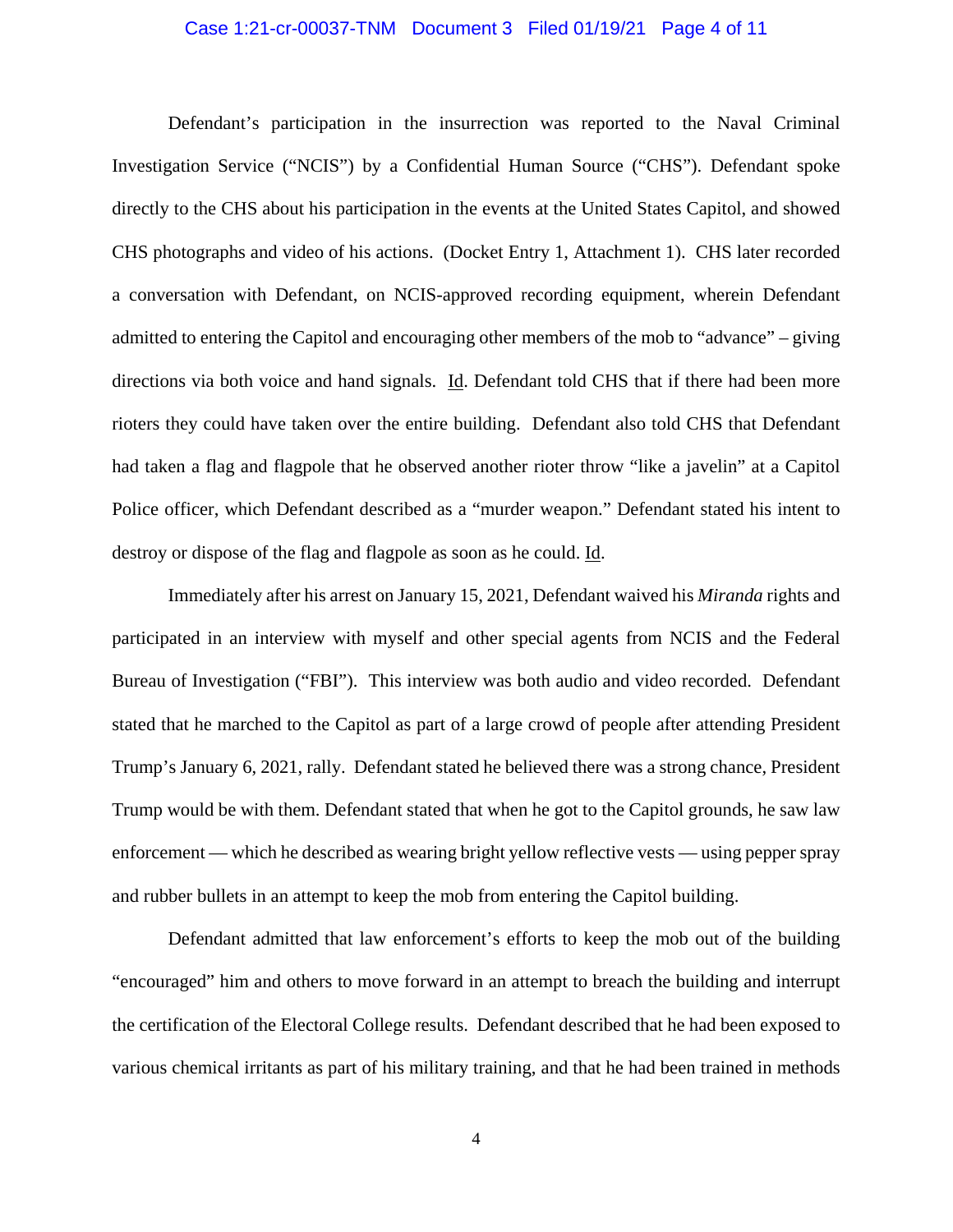## Case 1:21-cr-00037-TNM Document 3 Filed 01/19/21 Page 5 of 11

to overcome such exposure. Defendant stated that, because of that training, as well as the cloth mask he was wearing, he was able to continue moving forward even after having been exposed to pepper spray. Defendant admitted to encouraging others to "advance" past law enforcement officers into the Capitol building, and further admitted using hand and voice signals to direct their movements.

Defendant stated that he never put his hands on anyone, but admitted that he did call a female law enforcement officer a "cunt" when she and other officers administered pepper spray. Defendant acknowledged that some individuals in the mob fought with law enforcement officers, and stated that he observed an officer being pulled into the crowd and assaulted. Defendant admitted that he did nothing to assist the officer.

During the interview, Defendant provided agents with the passcode to his cell phone and agents subsequently reviewed the photos and videos that he took at the Capitol on January 6, 2021. One of those videos showed law enforcement officers in bright yellow vests on what appears to be the West Side of the United States Capitol building, while Defendant stated ". . . the revolution will be livestreamed." Another video taken inside the Capitol building shows rioters chanting "stop the steal, stop the steal." When asked by agents whether he understood that his actions had, in fact, obstructed and interfered with Congress' certification of the Electoral College results, Defendant conceded that they had.

## **C. Order for Release**

After an initial appearance and hearing in the District of New Jersey on January 15, 2021, the presiding magistrate judge issued an Order of Release for the defendant with certain conditions. On that same day, the United States orally sought a stay of the Order pending this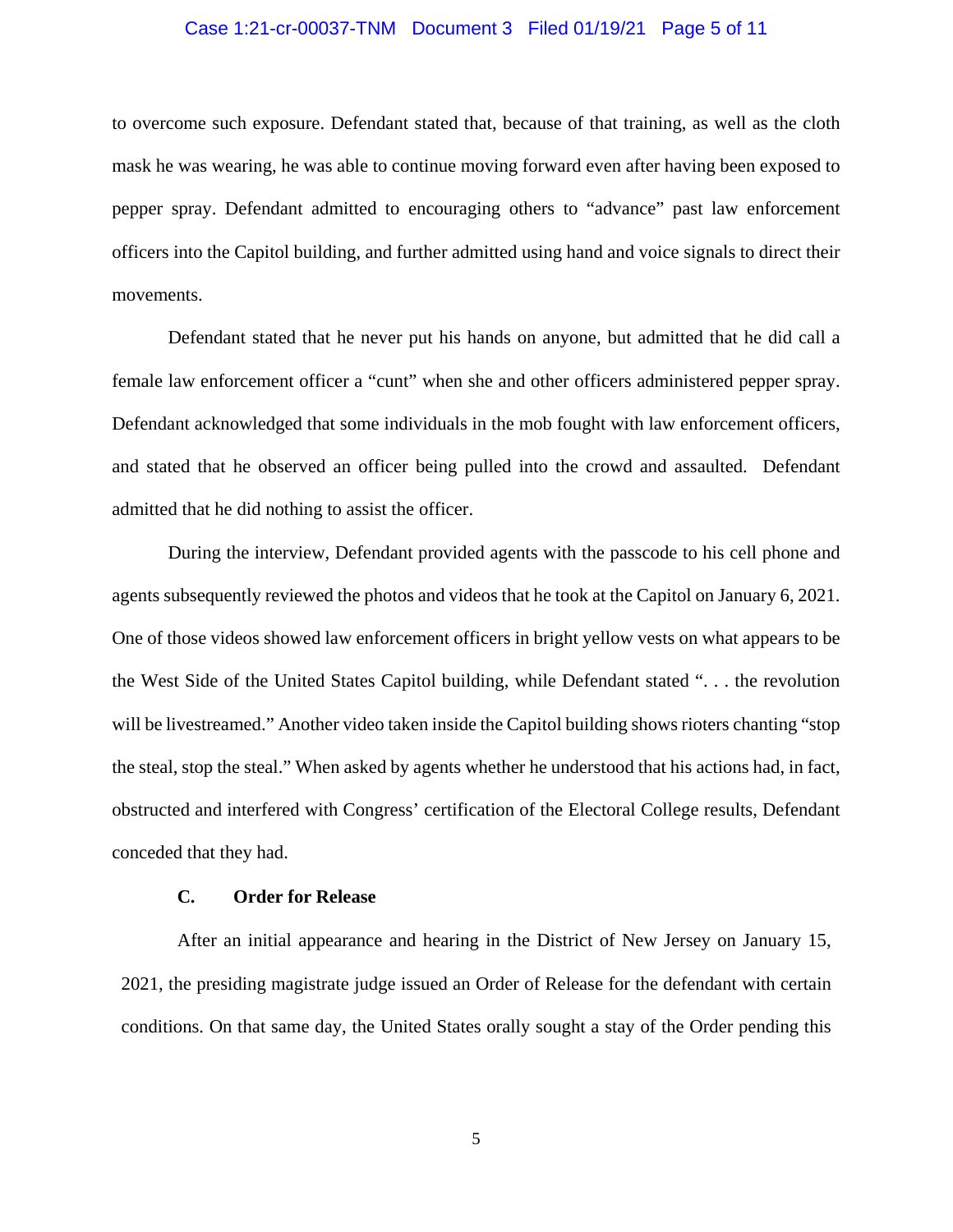## Case 1:21-cr-00037-TNM Document 3 Filed 01/19/21 Page 6 of 11

Motion for Review. The magistrate judge granted that request and delayed Defendant's release until January 22, 2021.

# **III. ARGUMENT**

 $\overline{a}$ 

## **A. This Court Has the Authority to Stay and Review the Release Order**

Title 18, U.S.C. § 3145(a) states:

**(a) Review of a release order –** If a person is ordered released by a magistrate, …

(1) the attorney for the Government may file, with the court having original jurisdiction over the offense, a motion for revocation of the order or amendment of the conditions of release . . .

The motion shall be determined promptly.

On the government's motion to review a release order, this Court considers *de novo* the Magistrate Judge's denial of pre-trial detention. In its discretion, the Court may proceed to rehear the evidence by recalling the witnesses, reviewing transcripts, or by proceeding through proffer and argument. It may take additional evidence from new witnesses or consider arguments not previously raised. In short, the Court may proceed as best enables it to resolve the question posed: whether any condition or combination of conditions will reasonably assure the appearance of the person as required and the safety of any other person and the community. As the legislative history of the 1984 Bail Reform Act amendments shows:

> [T]he language referring to the safety of the community refers to the danger that the defendant might engage in criminal activity to the detriment of the community. The committee intends that the concern about safety be given a broader construction than merely danger of harm involving violence. . .

See S.Rep. No. 225, 98th Cong., 2d Sess. 307, reprinted in 1984 U.S. Code Cong. & Ad. News 3182, 3195-3196.<sup>1</sup>

 $<sup>1</sup>$  To that end, it is worthwhile recalling Congress' intent in 1984 when it enacted the current</sup>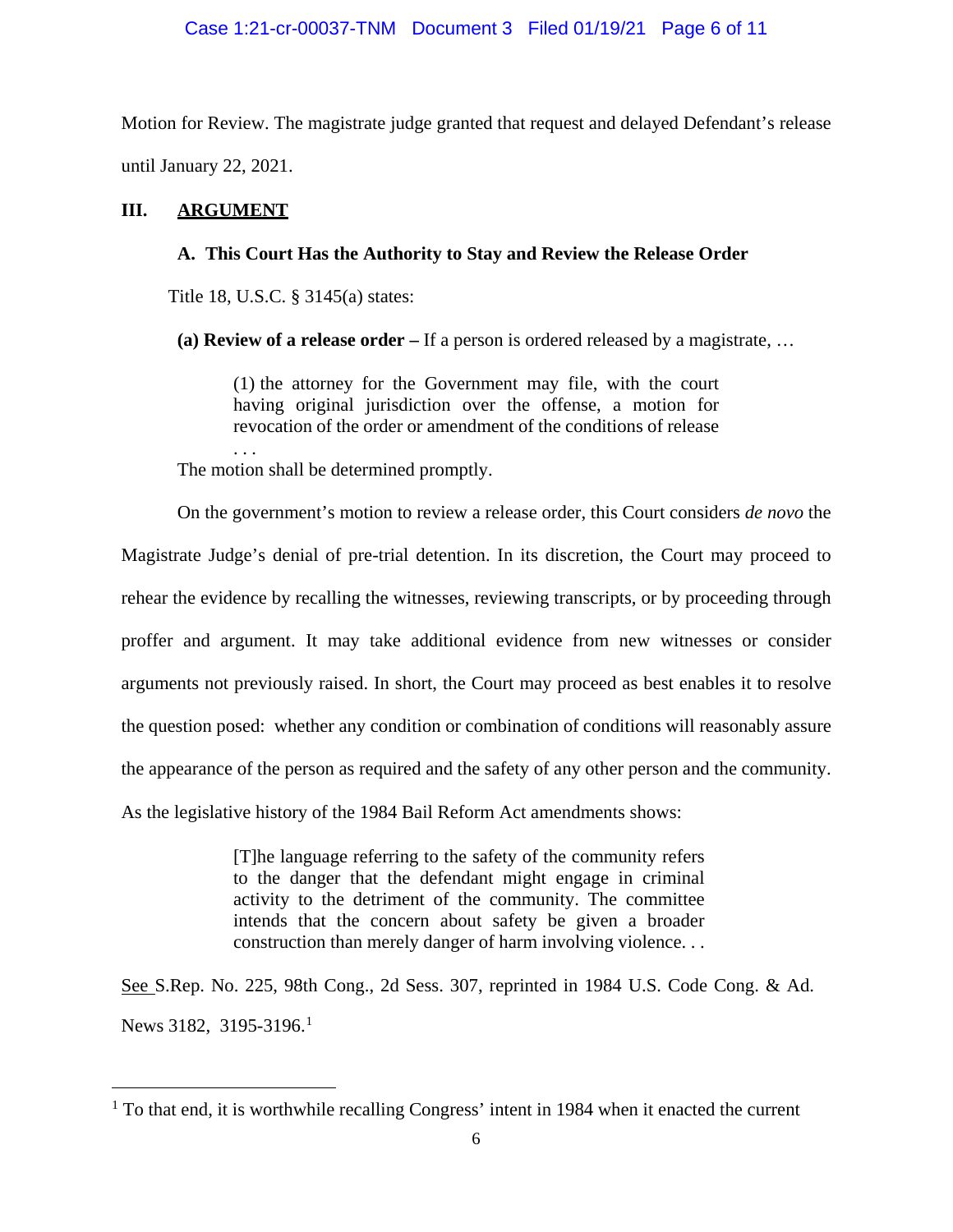#### **B. The Bail Reform Act Factors All Weigh in Favor of Detention**

The United States is seeking detention pending trial pursuant to 18 U.S.C.  $\S 3142(f)(2)(B)$ because there is a serious risk that, if released, Defendant will obstruct or attempt to obstruct justice, or threaten, injure, or intimidate, or attempt to threaten, injure, or intimidate, a prospective witness. Consequently, the government requests review of the magistrate judge's decision to release the defendant and seeks a further stay of the order from this Court.

As the Court is aware, there are four factors under Section  $3142(g)$  that the Court should analyze in determining whether to detain the defendant pending trial: (1) the nature and circumstances of the offense charged; (2) the weight of the evidence against the defendant; (3) his history and characteristics; and (4) the nature and seriousness of the danger to any person or the community that would be posed by his release. Each of these factors weighs in favor of pretrial detention in this case.

version of the Bail Reform Act:

 $\overline{a}$ 

Many of the changes in the Bail Reform Act reflect the . . . determination that Federal bail laws must . . . give the courts adequate authority to make release decisions that give appropriate recognition to the danger a person may pose to others if released. . . . The constraints of the Bail Reform Act fail to grant the Courts the authority to impose conditions of release geared toward assuring community safety, or the authority to deny release to those defendants who pose an especially grave risk to the safety of the community. . . . *This broad base of support for giving judges the authority to weigh risks to community safety in pretrial release decisions is a reflection of the deep public concern, which the Committee shares, about the growing problem of crimes committed by persons on release.*

See S.Rep. No. 225, 98th Cong., 2d Sess. 307, reprinted in 1984 U.S. Code Cong. & Ad. News 3182, 3486-3487. (Emphasis added.)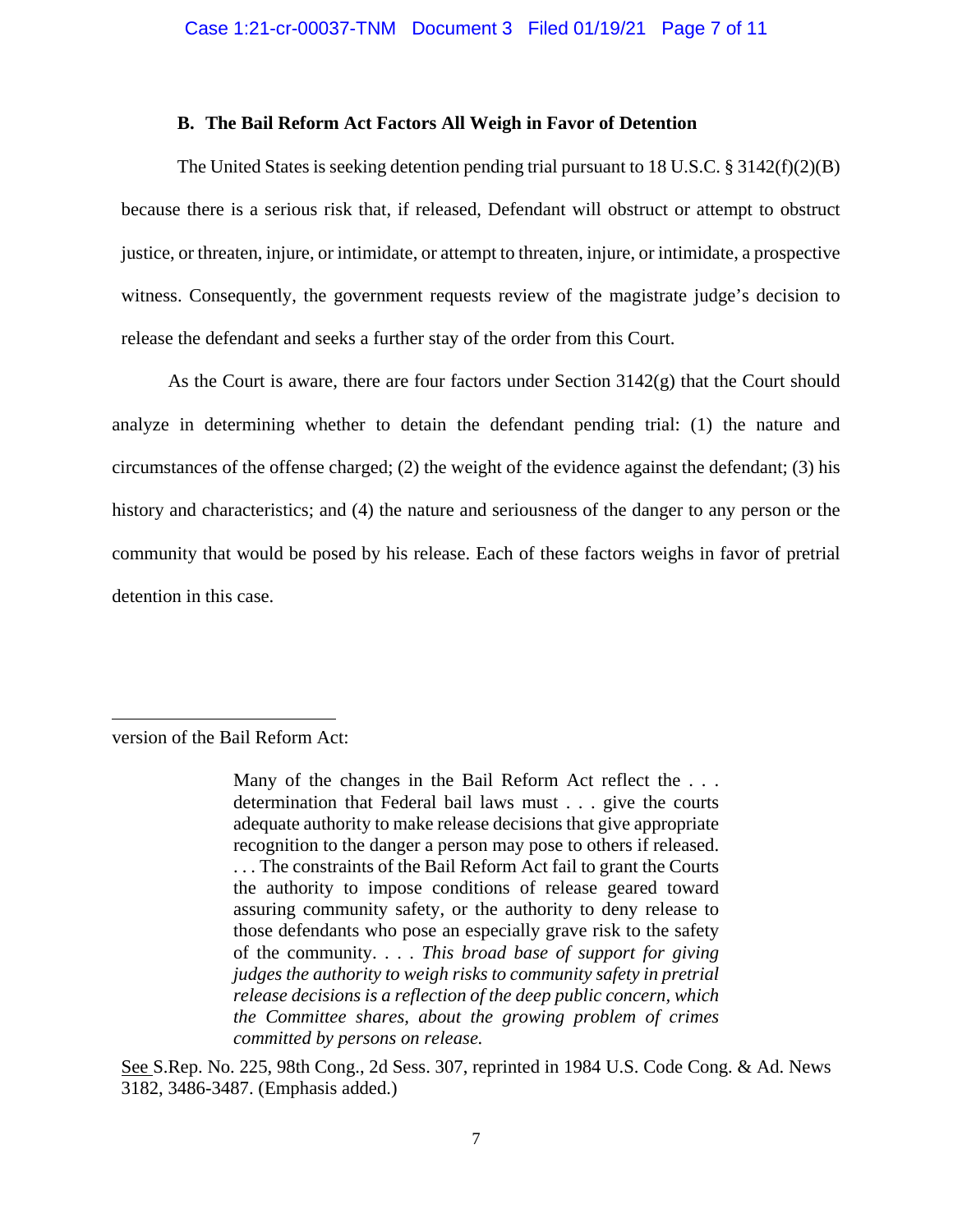#### **A. The Nature and Circumstances of the Offenses Weigh in Favor of Detention**

The nature and circumstances of the charged offenses weigh heavily in favor of detention. Defendant**,** a member of the United States Army Reserve and security contractor at Naval Weapons Station Earle, knowingly and willfully participated in an insurrection that was designed to prevent the United States Congress from certifying the results of the 2020 Presidential election. As part of that insurrection, Defendant not only stormed the Capitol and threatened Capitol Police officers, he utilized his military training to assist other insurrectionists – giving instructions to "advance" and using both hand and voice signals.

#### **C. The Weight of the Evidence Weighs in Favor of Detention**

The weight of the evidence against Defendant also weighs strongly in favor of detention. In addition to his confession to federal agents, Defendant admitted his involvement to at least one other person and memorialized his crime via photograph and digital video. Moreover, given the sheer number of photographs and videos taken at the Capitol on January 6, 2021 – as well as surveillance footage from inside the Capitol building – the United States anticipates that its evidence against Defendant will increase now that federal agents have confirmed (by watching Defendant's videos) that he entered through the West Side of the Capitol building.

## **C. The Defendant's History and Characteristics Weigh in Favor of Detention**

Defendant's history and characteristics also weigh in favor of detention, notwithstanding his military service and lack of felony convictions. Defendant is an avowed white supremacist and Nazi sympathizer who posts video opinion statements on YouTube proffering extreme political opinions and viewpoints under the title the "Based Hermes Show." Defendant also posts similar content in other forums.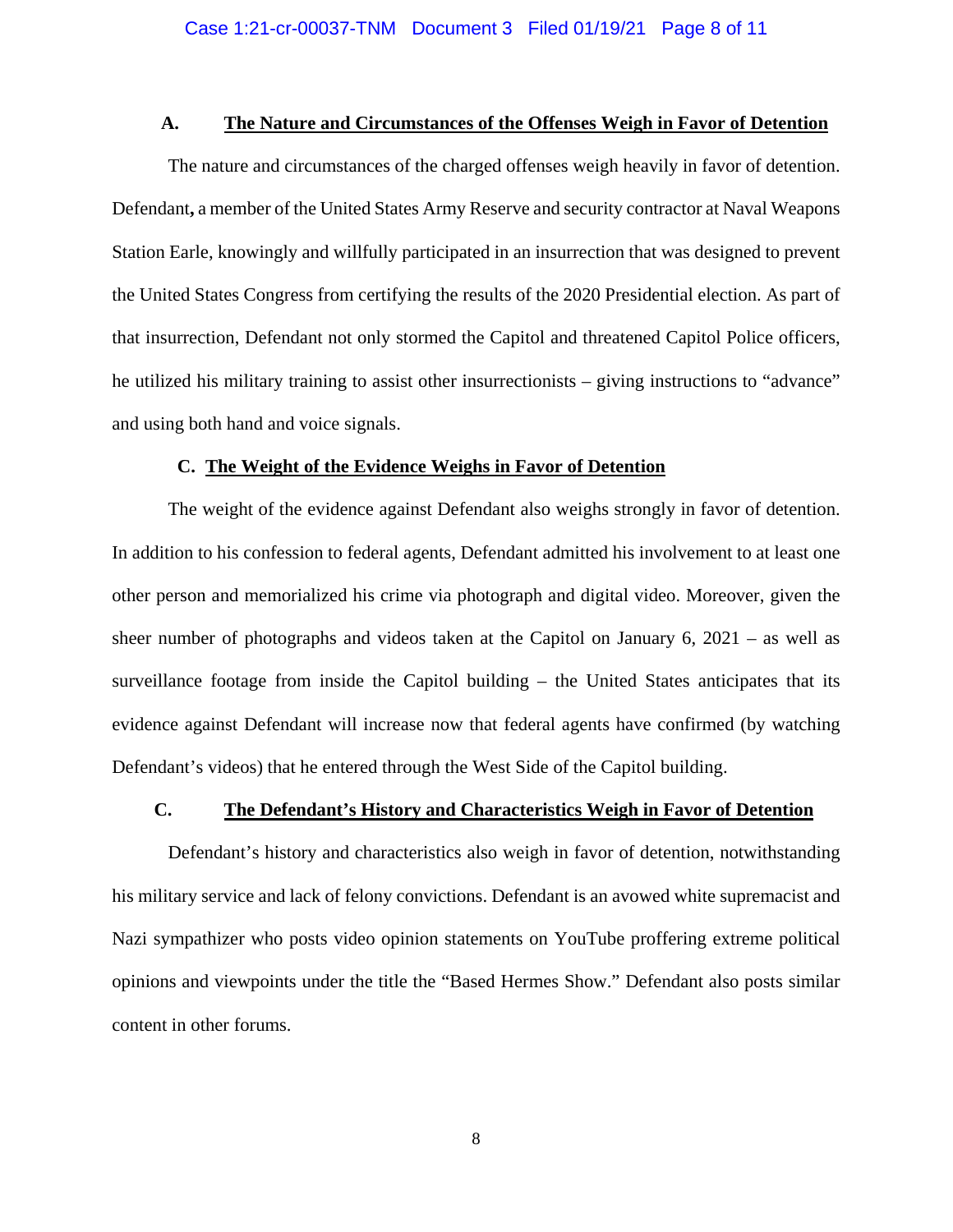## Case 1:21-cr-00037-TNM Document 3 Filed 01/19/21 Page 9 of 11

During the execution of a search warrant at Defendant's residence, federal agents recovered a copy of *Mein Kampf* by Adolf Hitler, which describes Hitler's anti-Semitic ideology and outlined his plans for what became Nazi Germany. Federal agents also recovered a copy of *The Turner Diaries* by William Luther Pierce, published under the pseudonym Andrew Macdonald, a novel which depicts a violent revolution in the United States which leads to the overthrow of the federal government, a nuclear war, and, ultimately, a race war which leads to the systematic extermination of non-whites. *Mein Kampf* and *The Turner Diaries* are considered "required reading" by those who are enmeshed in the White Supremacy movement. *See* Alexandra Alter, *How "The Turner Diaries' Incites White Supremacists*, New York Times Online (Jan. 12, 2021, updated Jan. 15, 2021), available at *https://www.nytimes.com/2021/01/12/books/turner-diaries-whitesupremacists.html* (last visited January 18, 2021).

Although it might otherwise be possible to attribute the "Based Hermes Show" and an interest in *Mein Kampf* and *The Turner Diaries* to morbid curiosity or First Amendment expression, Defendant's actions and statements make plain his beliefs in White Supremacy, and his interest in participating in a civil war to preserve what he believes to be the proper order of American society. After returning home from storming the capitol, Defendant told a friend that he "couldn't describe how exhilarating it was" to participate in the protest. When asked how he would "recreate" that sensation, Defendant replied: "War. Civil war."

Defendant also expressed that the "system" is "getting more illegitimate every day" and "it's only a matter of time," before a civil war breaks out. Defendant further expressed that, in the event of a civil war, "it's going to be the fucking good old boys in the Midwest, Texas, and Arkansas," who prevail. When asked whether he really wanted there to be a civil war, Defendant said "yes," and quoted Thomas Jefferson, stating that "the tree of liberty must be refreshed with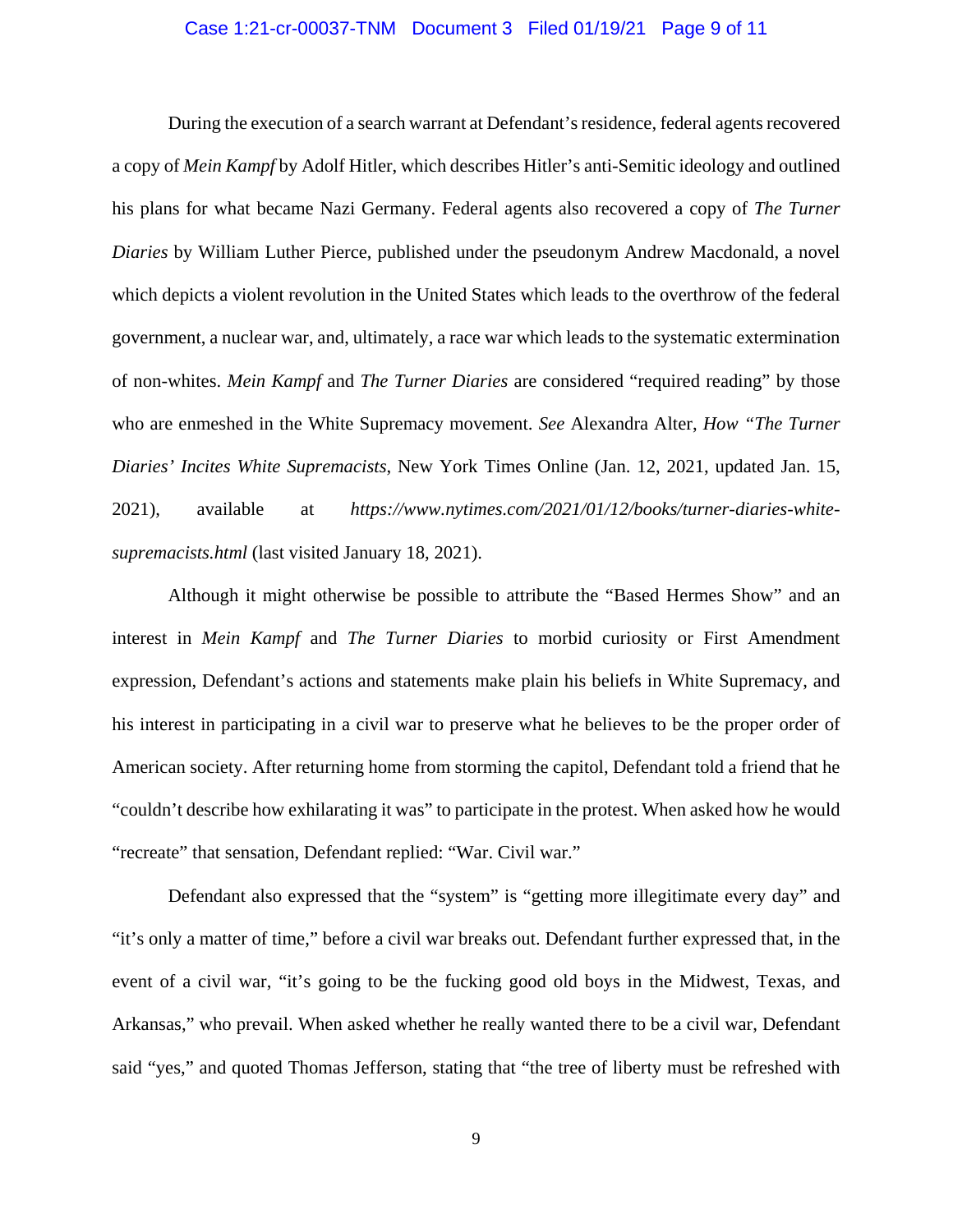## Case 1:21-cr-00037-TNM Document 3 Filed 01/19/21 Page 10 of 11

the blood of patriots and tyrants." Defendant also stated that a civil war was the "best shot" for American society to get a "clear bill of health."

# **D. The Danger to the Community Created by Defendant's Release Weighs in Favor of Detention**

Defendant poses a substantial risk of danger to the community if he is released. Having sworn a duty to uphold and protect the Constitution against all enemies, foreign or domestic, Defendant literally abandoned his post to participate in an insurrection with the stated intent of obstructing the certification of the Electoral College vote. Defendant has not only embraced a dangerous, White Supremacist ideology, he preaches it on YouTube in hopes of luring more "patriots" to his cause. It is unclear how long Defendant has harbored a fantasy of participating in a second American civil war—a war in which "the fucking good old boys in the Midwest, Texas, and Arkansas" will provide American society with a "clear bill of health." It is clear, however, that he is no longer fantasizing – he now sees himself ready to refresh the tree of liberty with "the blood of patriots and tyrants."

Releasing Defendant from custody will only reinforce his belief that his cause is just. Given his impending debarment from Naval Weapons Station Earle, and his potential Administrative Separation from the U.S. Army Reserve, Defendant's release will likely leave him with nowhere to go and nothing to do except pursue his fantasy of participating in a civil war. If nothing else, the events of January 6, 2021, have exposed the size and determination of right-wing fringe groups in the United States, and their willingness to place themselves and others in danger to further their political ideology. Releasing Defendant to rejoin their fold and plan their next attack poses a potentially catastrophic risk of danger to the community.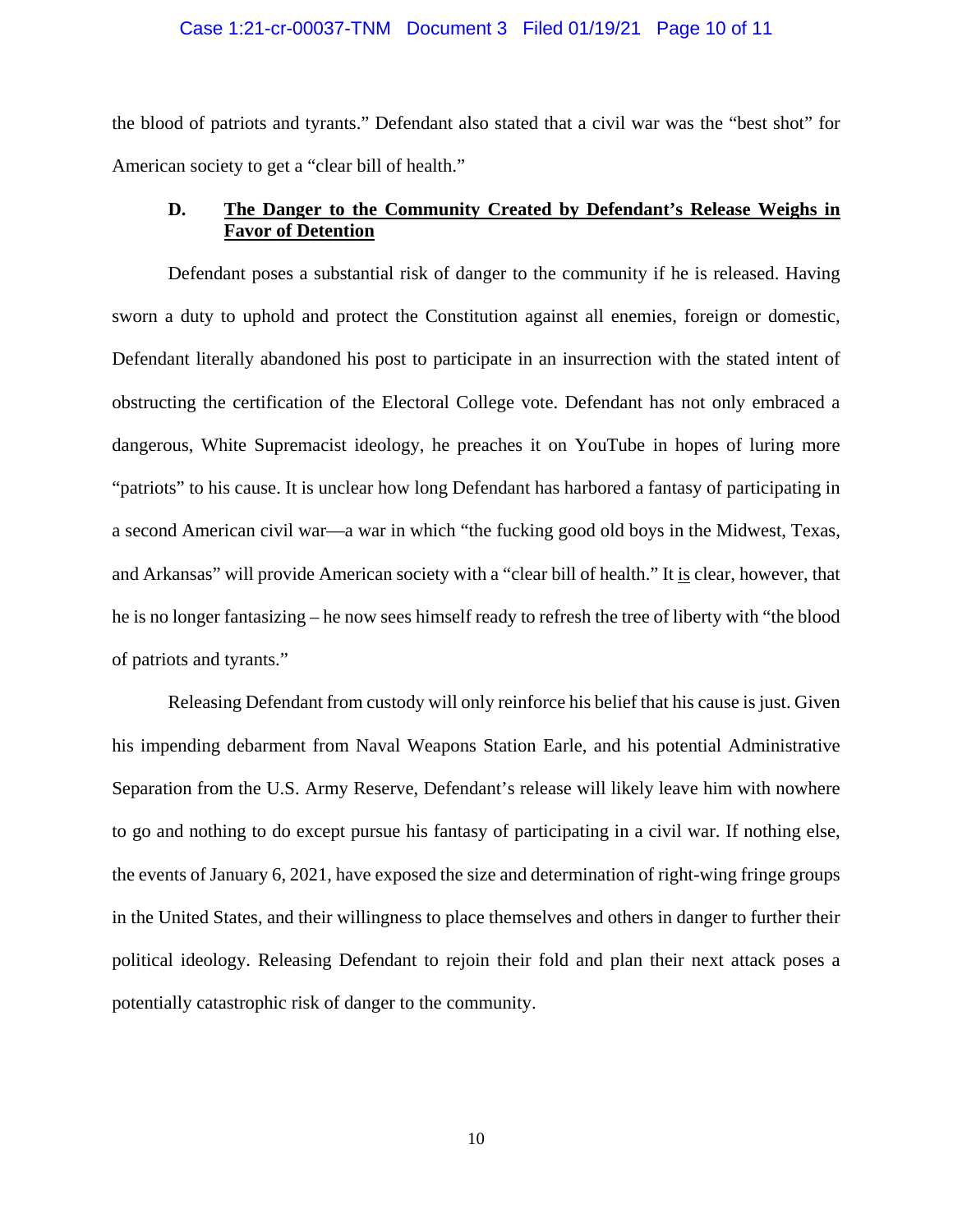#### **CONCLUSION**

This Court has the authority to stay the Magistrate Judge from the District of New Jersey's Order to release Defendant pending trial in this case. Moreover, this Court has the authority to overrule that decision and order that Defendant be detained and transferred to the District of Columbia pending trial. This case warrants such an exercise of the Court's authority. All four of the Bail Reform Act factors weigh heavily in favor of detention in this case, and there is no condition, or combination of conditions, that will ensure the safety of the community if Defendant is released.

> Respectfully submitted, MICHAEL R. SHERWIN Acting United States Attorney New York Bar No. 4444188

 By: */s/ James B. Nelson* JAMES B. NELSON D.C. Bar No. 1613700 Assistant United States Attorney Federal Major Crimes Section 555 4th Street, N.W. Washington, D.C. 20530 (202) 252**-**6986 james.nelson@usdoj.gov